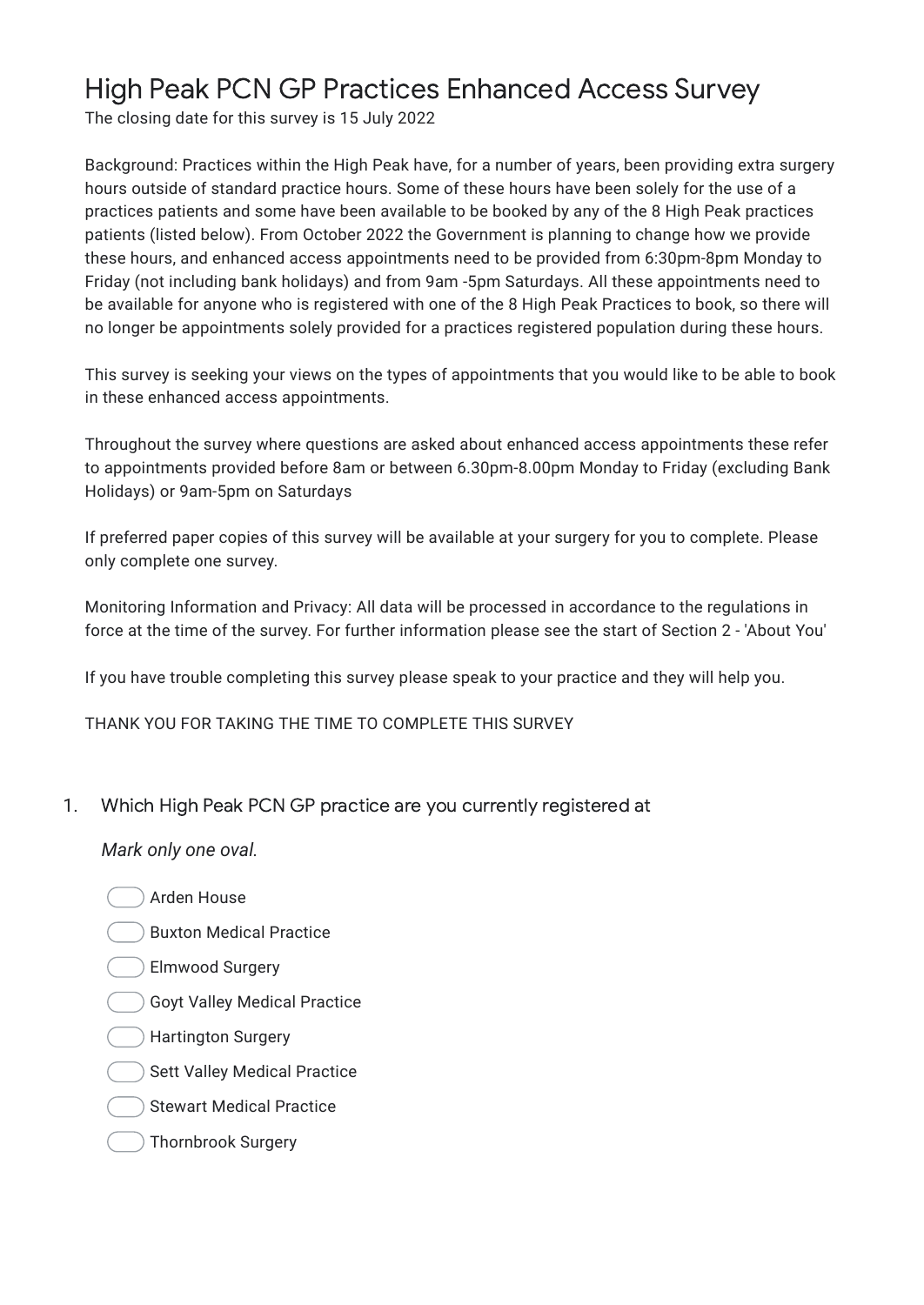2. *Mark only one oval.* Which of the following times would you find most useful for appointments

Evening - 6:30pm-8pm - Monday to Friday

Early morning - 7am-8am - Monday to Friday

Saturday 9am-5pm

- Daytime 8am-6.30pm Monday Friday
- 3. What type(s) of appointment would you find most useful for enhanced access appointments

*Tick all that apply.*

| General health |  |
|----------------|--|
|                |  |

Health Screening - eg smears

Chronic disease management

Minor Illnesses

First Contact Physiotherapy

Immunisations

- Blood tests/Blood Pressures/ECGs
- 4. What type(s) of consultation would you prefer for enhanced access appointments

*Tick all that apply.*

Telephone consultation

Face-to-face consultation

Video call

Book 2 weeks in advance

Book 1 week in advance

Book on the day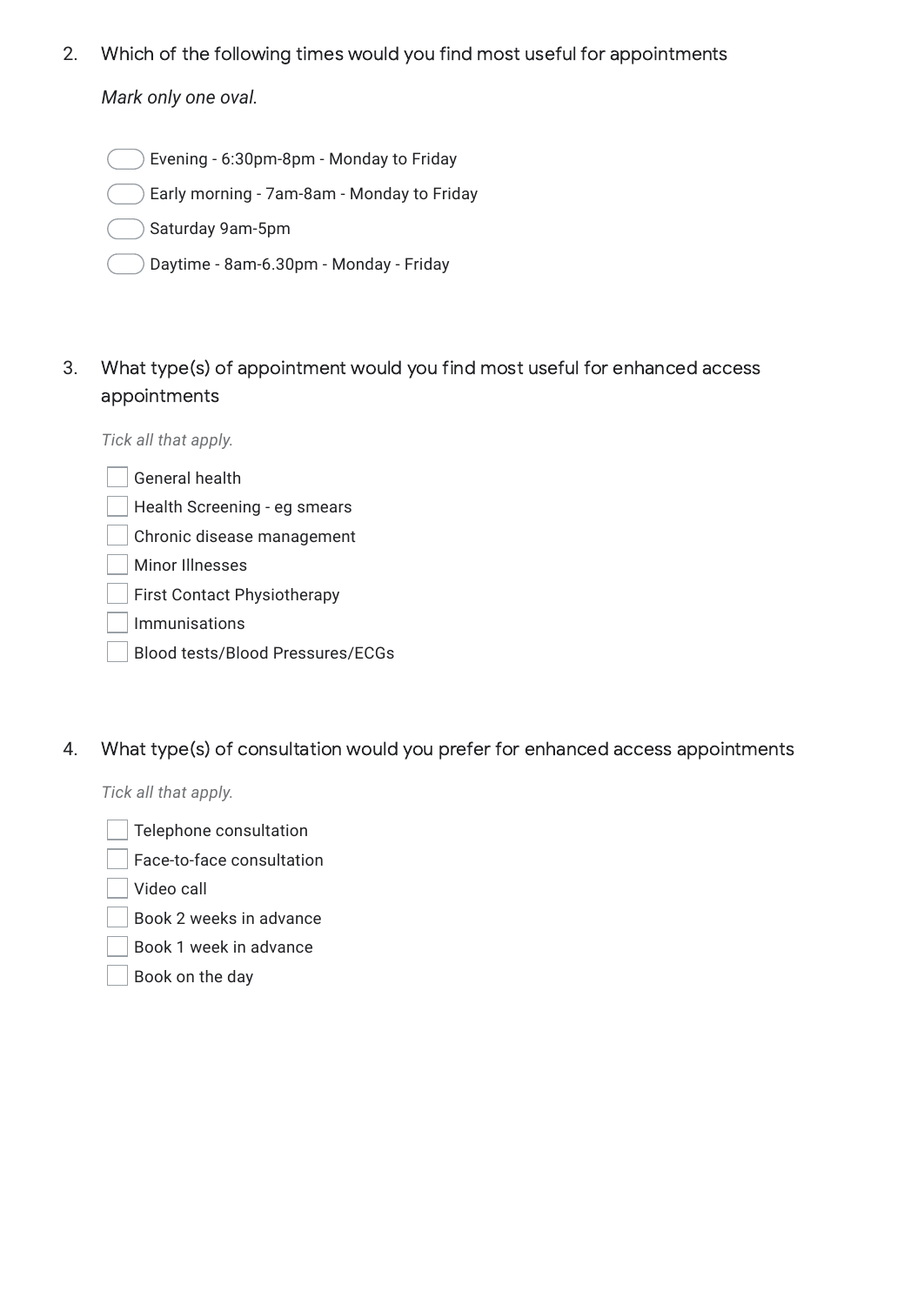5. Where would you like these enhanced access appointments to take place

*Mark only one oval.*

- Only at my local GP practice
	- $)$  Any local GP practice within the High Peak area
- A centralised hub

| About<br>you | Monitoring Information and Privacy:<br>The High Peak PCN GP Practices are committed to treating everyone with dignity and respect<br>regardless of age, disability, gender, race, religion or sexual orientation. To ensure that we<br>understand who has given us feedback we would like you to complete a short monitoring<br>section at the end of the survey in relation to yourself or, if you are representing another person<br>in relation to them. The information provided will only be used for the purpose it has been<br>collected for and will not be passed on to any third parties.<br>We are committed to protecting your privacy and will only process data in accordance with the<br>Data Protection Legislation. This includes the General Data Protection Regulation (EU)<br>2016/679 (GDPR), the Data Protection Act (DPA) 2018, the Law Enforcement Directive<br>(Directive (EU) 2016/680) (LED) and any applicable national Laws implementing them as<br>amended from time to time. In addition, consideration will also be given to all applicable Law<br>concerning privacy, confidentiality, the process and sharing of personal data including the<br>Human Rights act 1998, the Health and Social Care Act 2012 as amended by the Health and<br>Social Care (Safety and Quality) Act 2015, the common law duty of confidentiality and the<br>Privacy and Electronic Communications (EC Directive) Regulations. |
|--------------|---------------------------------------------------------------------------------------------------------------------------------------------------------------------------------------------------------------------------------------------------------------------------------------------------------------------------------------------------------------------------------------------------------------------------------------------------------------------------------------------------------------------------------------------------------------------------------------------------------------------------------------------------------------------------------------------------------------------------------------------------------------------------------------------------------------------------------------------------------------------------------------------------------------------------------------------------------------------------------------------------------------------------------------------------------------------------------------------------------------------------------------------------------------------------------------------------------------------------------------------------------------------------------------------------------------------------------------------------------------------------------------------------------------------------------------------|
|--------------|---------------------------------------------------------------------------------------------------------------------------------------------------------------------------------------------------------------------------------------------------------------------------------------------------------------------------------------------------------------------------------------------------------------------------------------------------------------------------------------------------------------------------------------------------------------------------------------------------------------------------------------------------------------------------------------------------------------------------------------------------------------------------------------------------------------------------------------------------------------------------------------------------------------------------------------------------------------------------------------------------------------------------------------------------------------------------------------------------------------------------------------------------------------------------------------------------------------------------------------------------------------------------------------------------------------------------------------------------------------------------------------------------------------------------------------------|

## 6. About you.....Your age

- Under 18  $)$  18-24  $25 - 34$  $35 - 44$  $(45 - 54)$  $\big) 55 - 64$ 64 or above
- 
- Prefer not to answer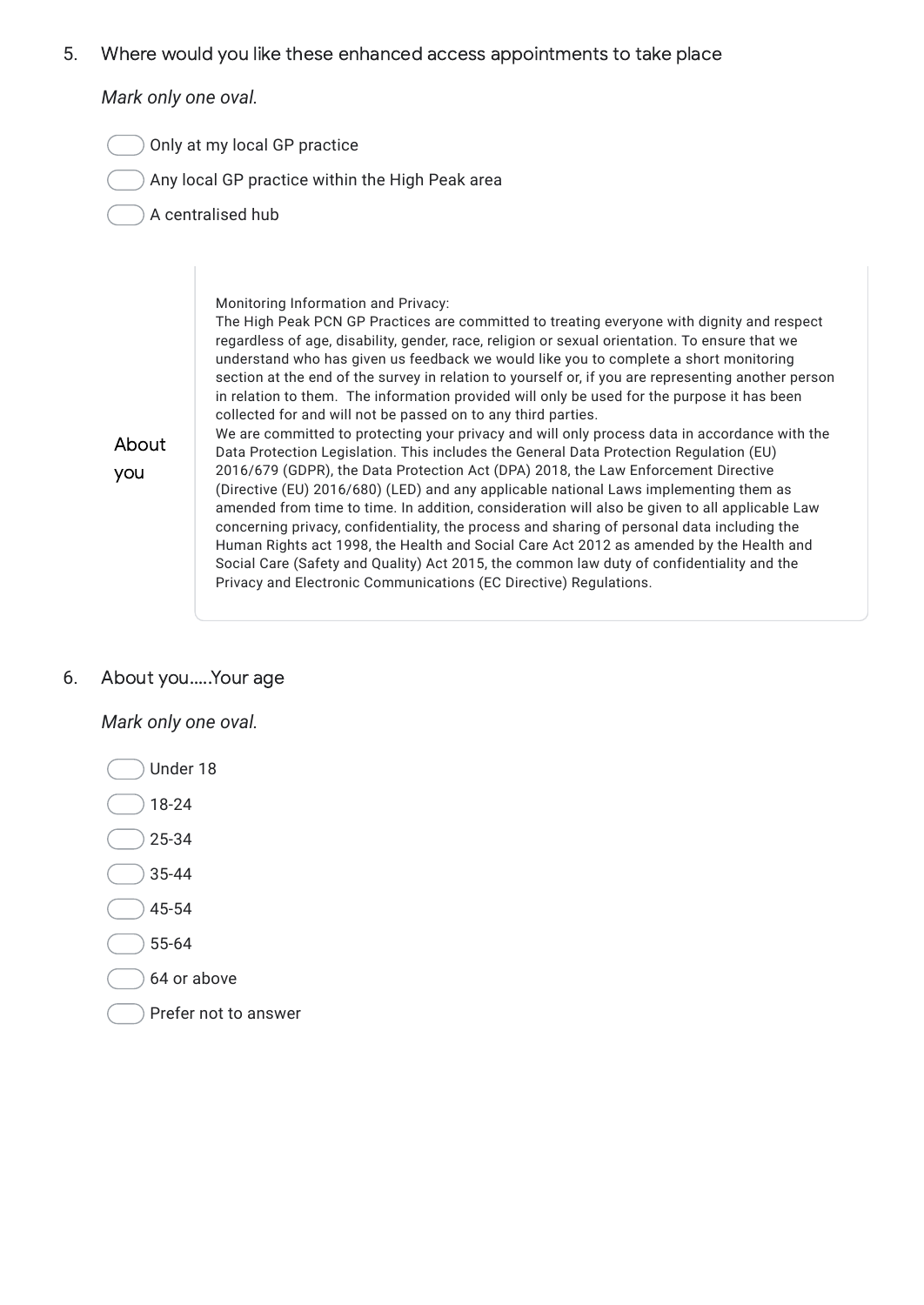7. About you...... Your ethnic group

*Mark only one oval.*

| ) White - English/Welsh/Scottish/northern Irish/British |
|---------------------------------------------------------|
|                                                         |

| White - Irish                                     |
|---------------------------------------------------|
| White - other                                     |
| Asian/Asian British - Indian                      |
| Asian/Asian British - Pakastani                   |
| Asian/Asian British - Bangladeshi                 |
| Asian/Asian British - Chinese                     |
| Asian/Asian British - other                       |
| Black/African/Caribbean/Black British - African   |
| Black/African/Caribbean/Black British - Caribbean |
| Black/African/Caribbean/Black British - other     |
| Chinese                                           |
| Arab                                              |
| Gypsy, Traveller or Roma community                |
| Other ethnic group                                |

8. About you ..... Your gender

*Mark only one oval.*

Male

Female

Non-binary

 $\big)$  Transgender

- Other
- Prefer not to answer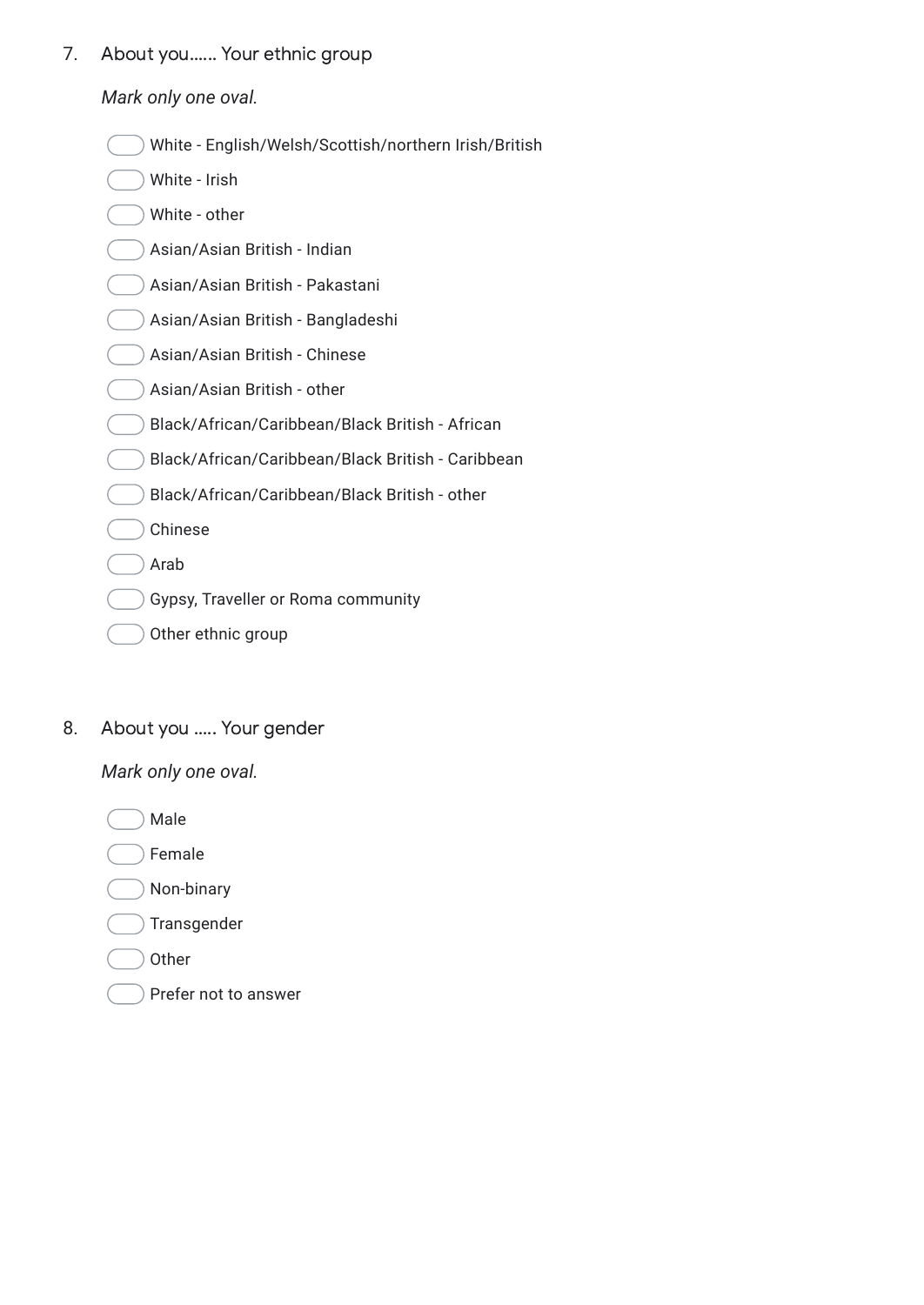## 9. About you .... Your employment status

*Tick all that apply.*

| <b>Employed full-time</b>                                         |
|-------------------------------------------------------------------|
| Employed part-time                                                |
| Self-employed                                                     |
| Not employed but looking for work                                 |
| Not employed and not looking for work                             |
| Homemaker                                                         |
| Retired                                                           |
| Carer (please ensure that your practice knows if you are a carer) |
| Prefer not to answer                                              |
|                                                                   |

10. About you ..... preferred method of travel to primary care appointments

| Car                  |
|----------------------|
| Bus                  |
| Taxi                 |
| Cycle                |
| On-foot              |
| Prefer not to answer |
|                      |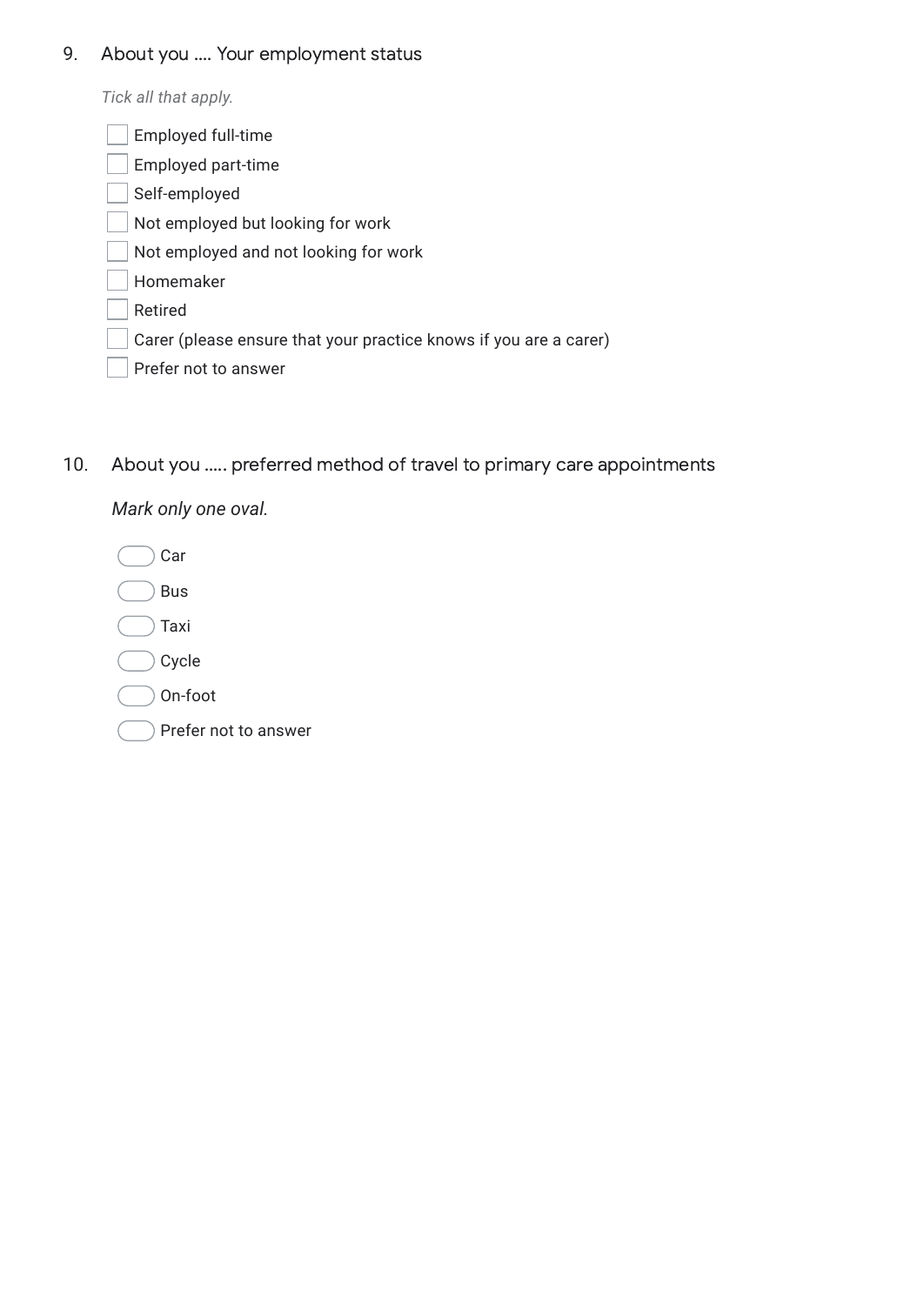11. About you .... preferred language option for communicating and interpreting information

| English                            |
|------------------------------------|
| Arabic                             |
| Bengali                            |
| <b>BSL (British Sign Language)</b> |
| Chinese                            |
| Farsi                              |
| Gujarati                           |
| Hindi                              |
| Pashtu                             |
| Polish                             |
| Portugueses                        |
| Punjabi                            |
| Slovak                             |
| Somali                             |
| Turkish                            |
| Urdu                               |
| Prefer not to say                  |
| Other                              |
|                                    |